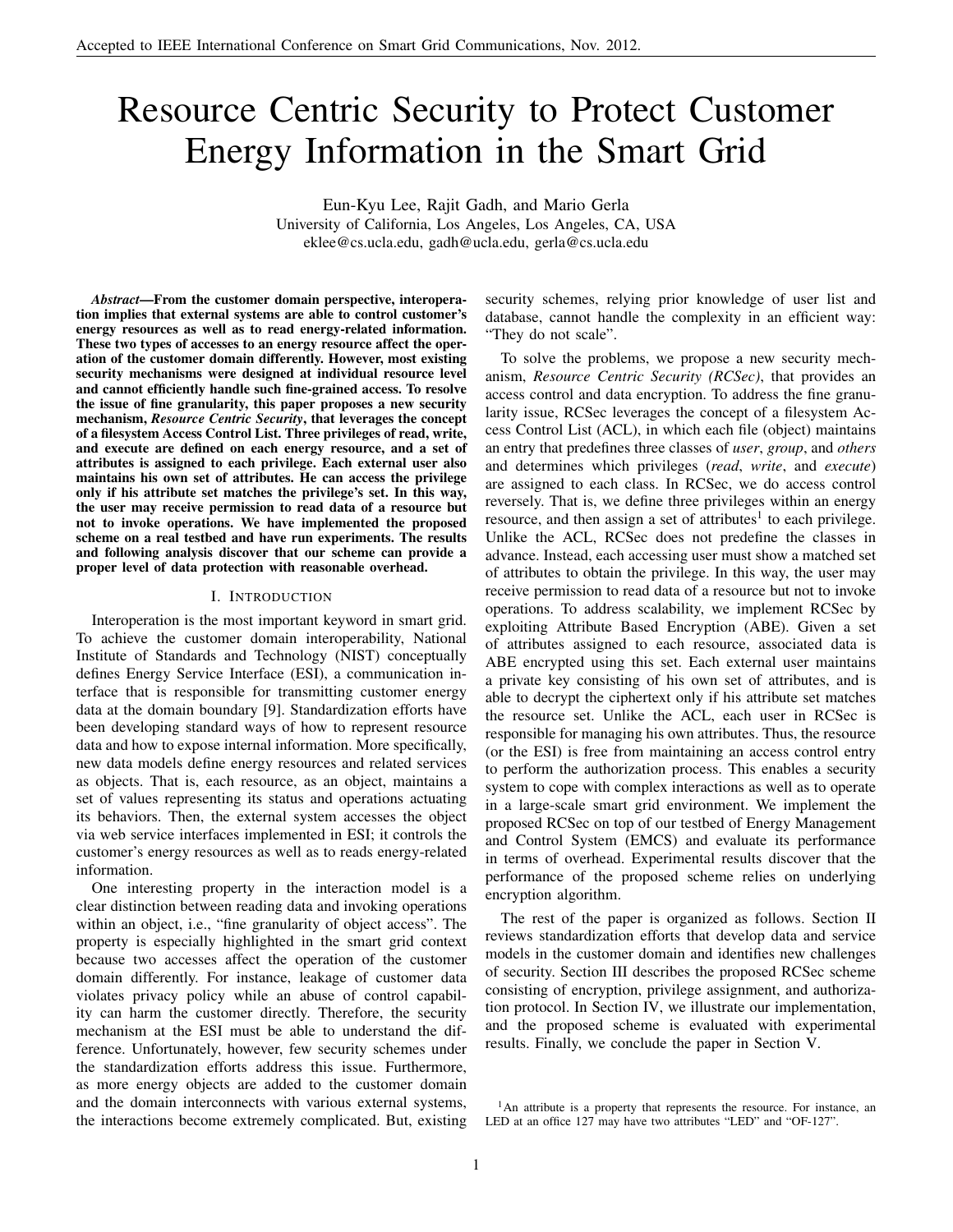## II. DATA MODEL AND ENERGY SERVICE INTERFACE

## *A. Handling Heterogeneity for Interoperability*

The customer domain is a primary energy consumer, and potential inclusion of Electric Vehicle (EV) [13] and Distributed Energy Resources (DER) will enable it to store and generate power too. Thus, interoperation with the domain is essential in smart grid. However, as a customer domain system has been implemented with proprietary data and service models, a seamless interoperation still remains a non-trivial challenge [12]. To cope with the issue, several standardization efforts are under development.

First, customer data must be represented in a standard form. A simple proprietary format may be helpful for the performance of individual system. But, the customer domain consists of heterogeneous devices and networks that generate different types of data. It is impossible that an external system handles all the unstructured information. To overcome the difficulty, development of common data models have been discussed. Standardization efforts touch this issue including Facility Smart Grid Information Model (FSGIM) [1], ISO/IEC 15045, Building Automation and Control Networks (BACnet)/ISO 16484-5 [2], Open Building Information eXchange (oBIX) [5], ZigBee Smart Energy Profile (SEP) [8], and OPC Unified Architecture [6].

Second, standardized customer data must be exchanged in an interoperable manner. In an inter-domain service model, the ESI transmits data of customer energy services, e.g., energy usage measurement, remote load control, and monitoring and control of distributed generation. It is also responsible for interoperation. To this end, the ESI accepts external signals, e.g., a command message to control customer energy assets, as well as to exposes the customer energy data to external systems in a standard way. Several standardization organizations are developing the interoperable service models: Energy Interoperation (EI) [3], Energy Market Information Exchange (EMIX) [4], Open Automated Demand Response (OpenADR) [15], and Energy Services Provider Interface (ESPI) [7].

## *B. Observation*

The standardization efforts discussed above show three interesting characteristics. First, eXtensible Markup Language (XML) is used for data representation. Data format in BACnet and oBIX is initially defined with XML, and existing KNX is also mapped to XML data format [14]. Especially, the extensible nature of the user-defined XML schema is well leveraged when mapping analog data set to digital representation. Most service models also exploit XML technology. OpenADR and EMIX define their specifications in the XML format.

Second, the way of defining customers' energy data follows an Object-Oriented (OO) design pattern. While some protocols show this property in their schema design and UML (Unified Modeling Language) representation, explicit examples can be found in oBIX and BACnet. Given predefined primitive objects such as "int" and "list", an object in oBIX is modeled with data types (values) and operations (method signatures). An object can represent a physical device directly or represent a collection of information related to a particular function.

Last, a web service technology is exploited for the interdomain transportation of the customer data. The OpenADR specification defines two web service connections, SOAP (Simple Object Access Protocol) and REST (Representational State Transfer). EI utilizes web service technologies such as WS-Calendar and WS-Addressing for additional functionality. This sounds natural because the data is encoded in the XML format. But, it is noted that the ESI benefits the most from web services' capability of machine-to-machine communications in a distributed environment. This support is essential to the automation of the smart grid system. For instance, dynamic pricing programs requiring minimized human intervention can be achieved effectively only by automation technology.

When looking at three characteristics, one notices that they all together maximize the interoperability and automation. That is, each energy resource distinguishes its values and operations, and web services expose them by implementing three actions to the resource: Read, Write, and Invoke. These efforts are summarized as "fine granularity of data access and load controls". For instance, a user only reads energy usage of an air conditioning system, while another user may turn off the system to reduce power consumption during the on-peak period.

## *C. Security on the Interface*

Fine granularity is a new challenge of a security mechanism at the ESI, because different actions induce different operation consequences and indicate different levels of privacy penetration. For instance, energy usage data is read to calculate bills, but the read privilege can be misused to infer private activities of the residents. The energy assets can be configured to perform an automated demand response strategy. However, if they are controlled unfavorably, the actions would have a detrimental impact on the activities. If an adversary abuses the control privilege, and sets to maximize energy loads during the peak, the reliability of smart grid would be seriously threatened. To avoid these potential problems, the owner of the energy assets wants to permit utilities to read parts of data and service providers to control contracted energy loads only, while he has a full control over his assets.

Current security schemes being considered under standardization efforts, however, cannot support the same level of granularity efficiently. The ESI or the EMCS authenticates users using its own database of ID-password sets and authorizes them with a coarse-grained rule. This way, a user would have a full control over a group of energy resources at once. However, the owner may not want the user to have excessive rights to access the resources. He would like to apply the principle of least privilege so that the user is given minimum permission that are essential to that user's work. Given the requirement of fine granularity of new data and service models in the customer domain, these schemes cannot realize the principle in an effective way. Moreover, the requirement gets greatly complicated, as more energy resources are added to the customer domain, and more external users are connected the domain. To cope with the increasing complexity of interactions, existing schemes must manage a volume of user lists and authorization rules, and develop corresponding enforcement mechanisms,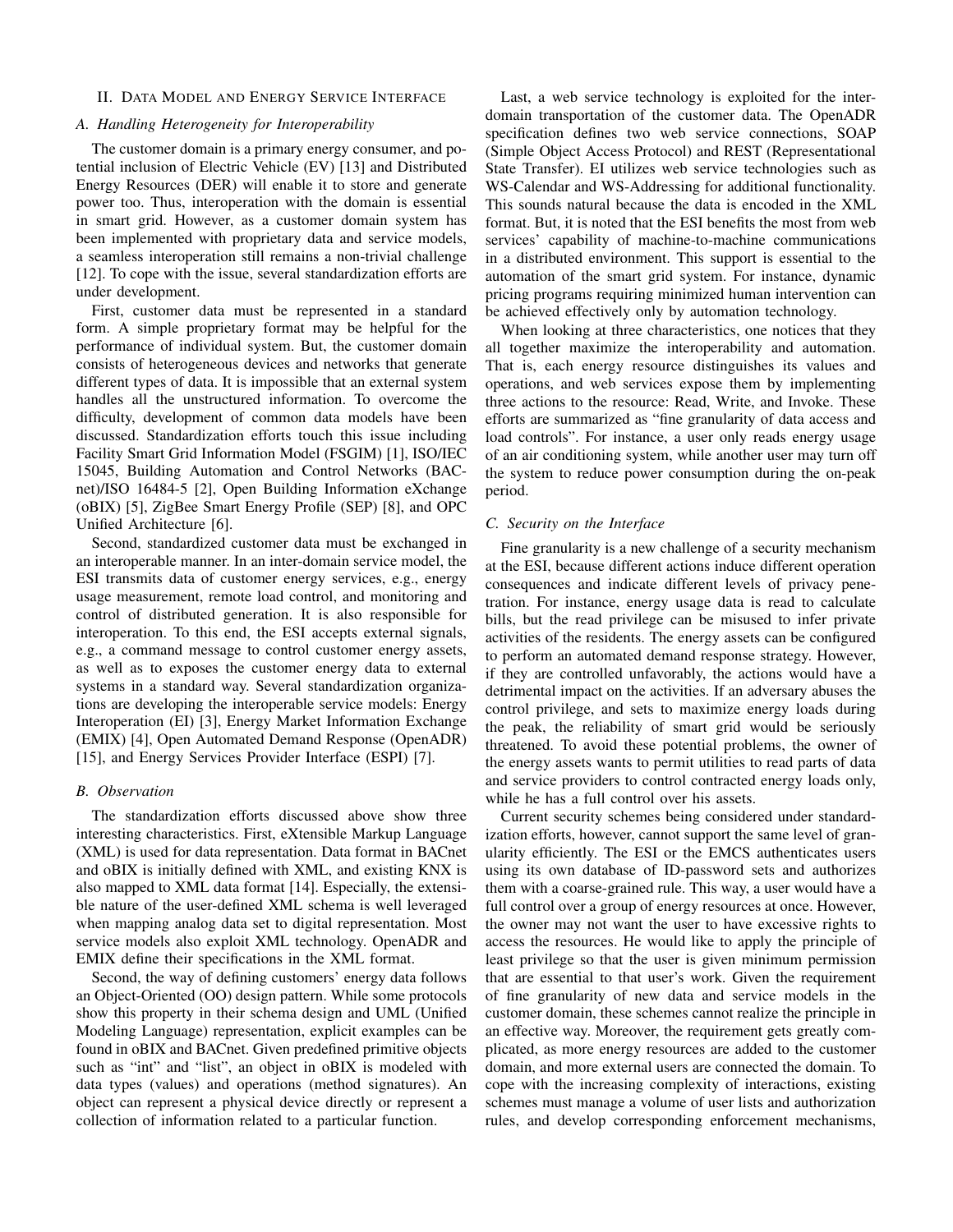





which causes additional overhead to them. Thus, they cannot easily scale up in a large-scale, distributed smart grid network. To overcome the challenges, we propose a *Resource Centric Security (RCSec)* approach that takes the concept of data and service model into consideration.

## III. RESOURCE CENTRIC SECURITY

Based on our observation of abstraction level, the proposed RCSec realizes a fine-grained, scalable security mechanism through encryption, privilege assignment, and authorization.

## *A. Encryption*

To achieve confidentiality, RCSec leverages the concept and implementation of Ciphertext-Policy Attribute-Based Encryption (CP-ABE) that encrypts data using user attributes [10]. CP-ABE realizes the secret sharing scheme [17] using bilinear map based Pairing-Based Cryptography (PBC). More specifically, each user is assigned a set of shares (attributes), and a data sender encrypts data using an open key and an arbitrary set of attributes. The encryptor creates an access policy tree, representing a Boolean formula defining the combination of attributes in the ciphertext. If a user presents a proper credential, i.e., any combination of his attributes satisfies the tree, he recovers the secret and is authorized to access the data. To make the tree secret, CP-ABE exploits a polynomial interpolation technique that guarantees information theoretic security. To prevent collusion attacks, an authority assigns a random number to each user whose attributes are also tied with the number.

Fig. 1 illustrates an example of an access policy tree that consists of two types of Boolean logic gates and four attributes at the leaf position. Two users, Kevin and Sara, have 5 attributes in their private keys. A decryption process begins from the leaves by matching their attributes, and each gate returns true to its parent if children satisfy the logic. If the root returns true, then the user recovers data successfully. In this way, Kevin accesses Alice's data, but Sara cannot.

### *B. Privilege Assignment*

Each attribute represents a state of permission and does not relate to other attributes. Suppose that Kevin in Fig. 1 is permitted to read and write the thermostat data, but only to read the EV data. But, his attributes indicate his right to write the EV data. This happens mainly due to the discrepancy between the concept of attribute and an object model. To exploit the attributes in the resource centric model at the ESI, we apply a filesystem ACL that has been used in modern operating systems. In ACL, each object (e.g., a file in a Unix



 $*$  Kevin, {Utility, Room1 = 1101, Room2 = 1000, EV = 101}  $*$  Sara, {SP, Room1 = 1000, Smartmeter4 = 111}



system) maintains own Access Control Entry (ACE), and a 3-digit code represents privilege to access the object - a user can read from, write to, or execute the object.

In RCSec, each object maps to an attribute with 3-digit privilege level. For instance, an object Smartmeter can be represented as an attribute "Smartmeter = 111". The first digit indicates permission of Read, and the following two digits indicate the rights of Write and Invoke, respectively. Thus, when a user has an attribute "Smartmeter  $= 100$ " and tries to access the object, it is permitted to read energy usage information but cannot turn on/off the device. In our implementation, the ESI encrypts an object data with attributes in which appropriate privileges are assigned. The privilege assignment allows inequality, e.g., "Smartmeter  $\geq 100$ ", in the access policy tree, whereas this is not used in user attributes. The inequality expression significantly simplifies the assignment rule. For instance, if a user has an attribute "Smartmeter = 111", he is still able to satisfy the inequality condition and to read data. In this way, the expression is capable of testing multiple privileged attributes at once.

The proposed assignment rule also supports hierarchical types of objects. Say, a building has more than one room, and several Smartmeters are deployed in each room. In this hierarchy, each room is also identified as an object that does not provide energy information directly. Instead, the corresponding XML document provides meta data about the object and access information to the sub objects of Smartmeters. For such resources, we assign privilege with 4-digit code. The first digit represents permission to access the object itself. An example is "Room1 =  $1000$ ". The last three digits have the same semantics to the 3-digit code, but with different scope of permission. For instance, "Room $1 = 1100$ " implies that the user can read all the data produced in Room 1. This implies that the "Room1" attribute is more inclusive than the "Smartmeter" attribute and provides higher level of privilege. This rule makes it much easier to manage attributes. When there are 10 Smartmeters in the room, a user can use one attribute instead of ten attributes to access them. Fig. 2 depicts an access policy tree in which privilege is assigned according to the proposed rule.

### *C. Authorization Protocol*

A user accesses an object in three ways: Read, Write, and Invoke. Authorization for the Read is performed at a user side with his own private key. Both Write and Invoke, on the other hand, occur at the customer domain upon receiving requests from the user. The ESI is not allowed to have the user's private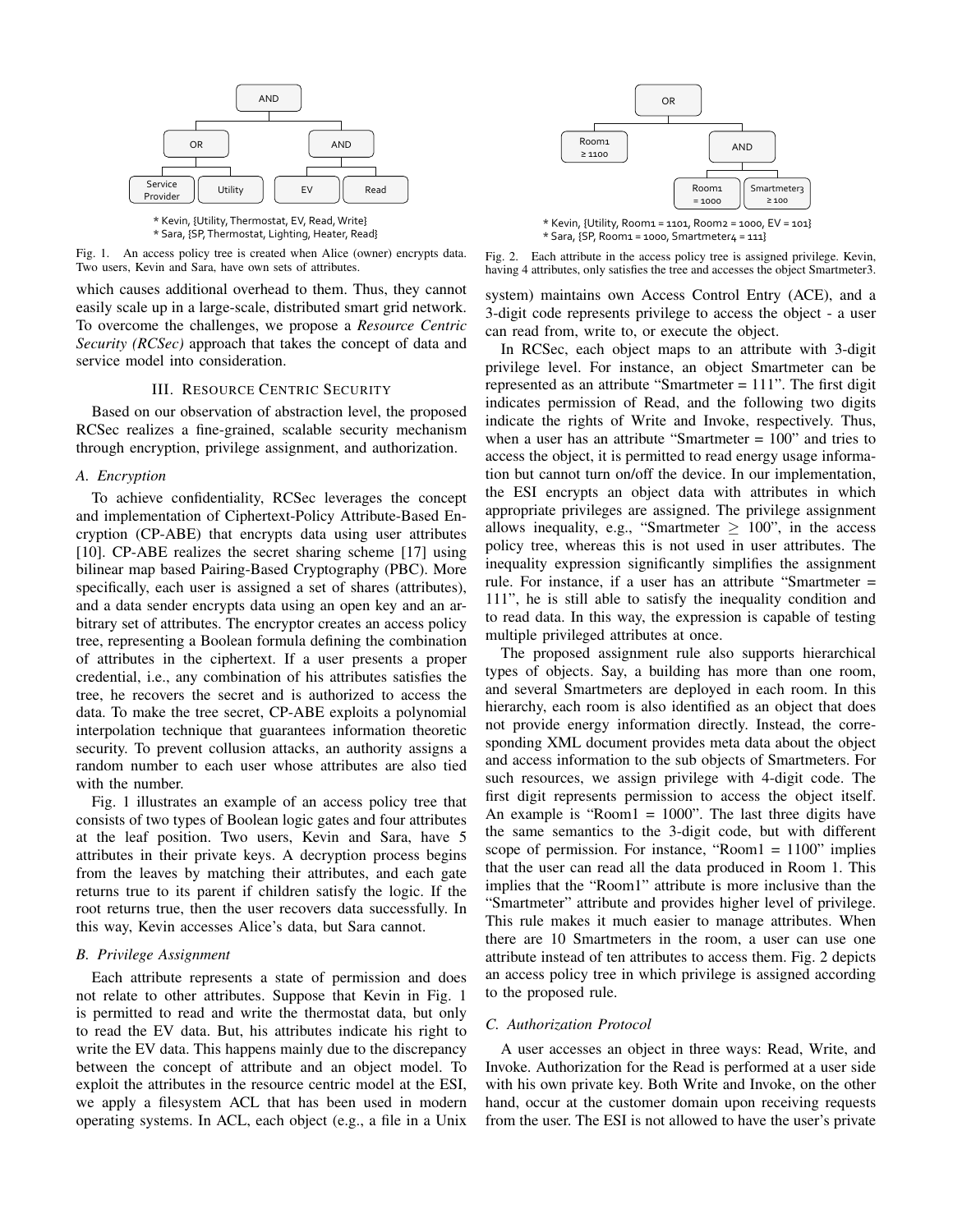key that is required for the authorization<sup>2</sup>. Thus, we design an authorization protocol leveraging our encryption and privilege assignment.

The authorization for Write and Invoke follows almost the same procedure, and the followings describe 4 steps of procedure for the Invoke operation. We use below notations.

- $u, v$  are two end systems. In our example, they are an user and an ESI, respectively.
- $u \to v$ : M denotes that u sends a message M to v
- $M_1|M_2$  is the concatenation of messages  $M_1$  and  $M_2$
- $H(M)$  is hash of M (e.g., SHA-1).
- $T_x$  is an access policy tree containing an attribute x.
- $\{M\}_T$  is attribute based encryption with a tree *T*.
- $[M]_K$  is symmetric key encryption with a key K (e.g., AES).
- $N$  is a random nonce value.

**INVOKE REQUEST (IR).** A user  $u$  generates and concatenates a request message  $M_{req}$  and a nonce  $N_u$ .  $M_{req}$  includes information about an operation that  $u$  requests  $v$  to execute. The concatenated data is then encrypted with an access policy tree  $T_{brwin}$ , where *bruin* denotes the name of v, i.e., the ESI. Note that  $T_{bruin}$  does not imply that the tree has only one attribute. We assume that Certificate Authority (CA) assigns the *bruin* attribute only to  $v$ , and the attribute is not forged or stolen. Thus,  $v$  is only able to satisfy the tree. The ciphertext  $M_{IR}$  is then delivered to v as follows.

$$
u \rightarrow v : M_{IR}, M_{IR} = \{N_u | M_{req}\}_{T_{bruin}}
$$

AUTHORIZATION REQUEST  $(AR)$ . Once v receives and decrypts  $M_{IR}$ , it obtains  $N_u$  and  $M_{req}$ . And it generates a nonce  $N_v$ . As mentioned, v does not manage users list or store any state information of external requests to achieve a lightweight and stateless distributed system. To this end, it creates and sends u a message  $M_{op}$  that stores the state information.  $M_{op}$  is not intended to expose to u but expected to return back to execute the operation later. Thus,  $v$  encrypts the message with a key  $K_{uv}$  and creates a new message  $M_x$  as below. The key is created using both  $v$ 's private pseudonym  $PS_v$  and  $N_u$ .  $PS_v$  saves v's burden to remember u, while  $K_{uv}$  is still related to u through  $N_u$ .

$$
M_x = [M_{op}]_{K_{uv}}
$$
  

$$
M_{op} = (N_v|M_{req}|T_i), K_{uv} = H(N_u) \oplus H(PS_v)
$$

where  $\oplus$  denotes an XOR operation.  $T_i$  represents the time when  $M_{op}$  is generated and is used to protect communication against replay attacks.  $v$  also encrypts  $N_v$  with an access policy tree  $T_{invoke}$  and creates a message,  $M_y = \{N_v\}_{T_{invoke}}$ . This is to challenge  $u$  if it is qualified or not. Two messages together are now encrypted with a key  $(N_u + 1)$  and delivered to  $u$  as follows.

$$
v \rightarrow u : M_{AR}, M_{AR} = [M_x | M_y]_{(N_u+1)}
$$

AUTHORIZATION ACK (AA). Upon receiving and decrypting  $M_{AR}$  with own nonce  $N_u$ , u obtains  $M_x$  and  $M_y$ . It cannot decrypt  $M_x$ , instead returns back to v. u recovers a nonce from  $M_y$  only if it satisfies the tree  $T_{invoke}$ . Let  $N'_v$  be the recovered nonce.  $u$ , then, collects three data, encrypts the collection with  $T_{brain}$ , and transmits the ciphertext  $M_{AA}$  to v as follows.

 $u \to v : M_{AA}, M_{AA} = \{M_x | (N_u + 2) | (N'_v + 2) \}_{T_{bruin}}$ 

**INVOKE ACK (IA).** After receiving and decrypting  $M_{AA}$ , v obtains  $M_x$ ,  $N_u$ , and  $N'_v$ . Using  $N_u$ , it decrypts  $M_x$  and obtains  $N_v$ ,  $T_i$ , and  $M_{req}$ . Then, the authorization confirms the followings - (1)  $N'_v = \hat{N}_v$ ; and (2)  $T_c - T_i \leq \Delta$ , where  $T_c$  is the current time at v, and  $\Delta$  denotes a timeout threshold. Once confirmed, v executes the request,  $M_{req}$ . An acknowledge message  $M_{ack}$  after the operation is encrypted and delivered to u as follows.

$$
v \rightarrow u : M_{IA}, M_{IA} = [M_{ack}]_{(N_v+3)}
$$

# *D. Advantage*

The RCSec scheme provides a few advantages. First, it supports fine granularity. An object is treated separately with distinguished attributes, and three request types for the object are given different privileges. Furthermore, these concepts are effectively implemented within the conceptual boundary of an attribute. Second, RCSec is developed based on an encryption algorithm. Thus, it inherently supports confidentiality and helps guarantee customer privacy. Last, RCSec is scalable. It does not require the ESI to maintain user information. Instead, each user manages own privilege in the form of attributes. Thus, RCSec can scale well even in a distributed system environment.

# IV. PERFORMANCE EVALUATION

To validate the proposed RCSec, we implement it within our EMCS testbed. Developed on a server system running the Eeebuntu distribution, it gathers energy data periodically from various energy loads. Collected data is stored and managed in the oBIX format. The EMCS also implements the ESI that realizes HTTP-based web service communications, and RCSec runs in the ESI. We omit the analysis of underlying encryption algorithm due to space limitation. Instead, we refer [16] for interested readers.

# *A. Implementation*

*1) oBIX:* Following the OO paradigm, each object in oBIX is modeled by a set of *value* objects like "str" and "bool" and a set of *op* objects that define operations with input and output objects. The object model also allows inheritance to model complicated oBIX resources by means of a contract mechanism. Realized by *is* object, it establishes the classic "is a" relationship with overriding rules. oBIX supports lower level of abstraction, which gives a huge flexibility. This benefits the customer domain in that heterogeneous data formats must be effectively represented in a common data model.

*2) HTTP REST:* In order to expose data to external domains, the ESI implements the web service of the oBIX specification - HTTP binding in the Representational State Transfer (REST) style. Providing a resource centric access instead of method centric one, REST utilizes a small set of

<sup>&</sup>lt;sup>2</sup>In addition, RCSec pursues a pure distributed system in which the ESI never maintains any database of user list, whereas conventional authorization schemes rely on ACL stored in them for authorization.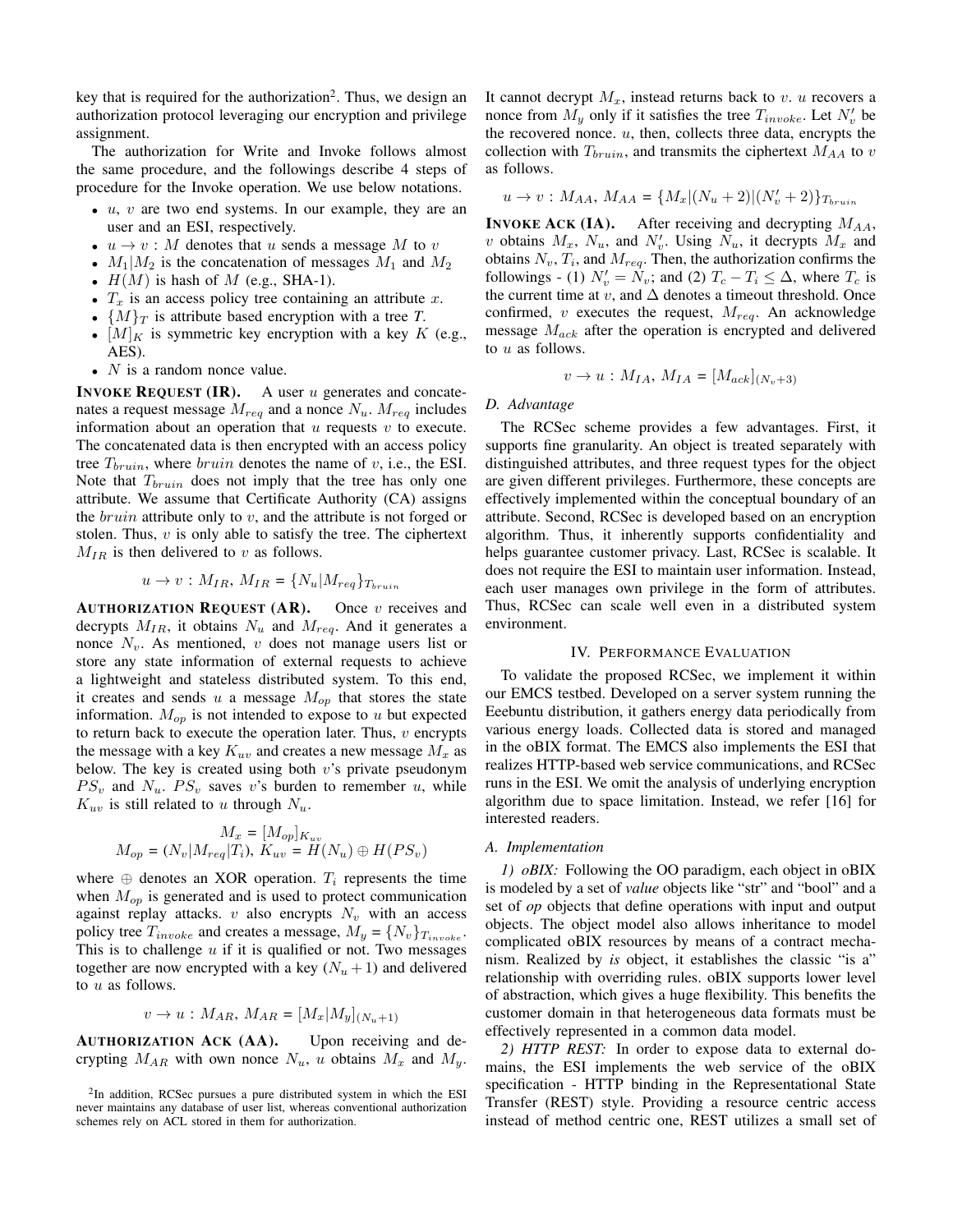

Fig. 3. Data processing time [ms] for encryption and decryption in the attribute based encryption.

verbs to transfer an object's state via XML [11]. oBIX maps three oBIX requests to HTTP methods: Read with GET, Write with PUT, and Invoke with POST. Below oBIX document represents a smart plug object, "plug1" in which the energy load is controllable via two ways: Write and Invoke. To turn it on or off, an external user sends directly a PUT request targeting at the *connectLoad* object within the same URI or sends a POST request to the hyperlinked URI targeting at the operation object, *controlLoad*.

```
<obj href="http://myPAS/zigbee/plug1/">
  <str name="deviceName" val="BSPE12SOYZM43001"/>
  <bool name="connectLoad" writable="true" val="true
      " />
  <op name="controlLoad" href="control" in="
      obix:WritePointIn" out="obix:Point"/>
  <ref name="power" href="power"/>
</obj>
```
*3) Access Control and Encryption:* The proposed RCSec is implemented in the ESI. In particular, it encrypts oBIX data and the authorization works with three oBIX requests, i.e., in the application layer. To implement details of RCSec, we take algorithms approved in the NISTIR 7628 guideline [18]. More specifically, we use AES-256 for the symmetric key encryption, SHA-256 for the hash function, and SHA-1 based random number generator to generate the nonce value. In addition, we leverage CP-ABE for attribute based encryption. Base64 encoding transforms the encrypted bytes to printable ASCII strings so that data is delivered in the XML form over the web. In order to minimize the overhead of encryption processing and to improve data access time, popular data is encrypted in advance and stored in cache, while MySQL based database management system manages all the data. Therefore, Read request is handled quickly with cached data. Whereas, both Write and Invoke requests require the authorization process, which introduces processing delay.

### *B. Experiments*

Most security algorithms protect user information at the cost of additional overhead and latency. This is inevitable because stronger algorithms usually come with expensive data processing. To evaluate the proposed scheme, therefore, we examine the level of overhead in details. All the experiments are conducted by two computers that run with 2.2 GHz Intel Core 2 Duo processor and 2 GB memory.



TABLE I MESSAGE OVERHEAD WITH VARYING NUMBERS OF ATTRIBUTES.

*1) Encryption and Decryption:* The first experiment assesses performance of the attribute based encryption which is the most expensive portion in RCSec. In this experiment, we vary the number of attributes  $(N_A)$  used in the algorithm, and then measure processing time to encrypt and decrypt data that is 200 KB in size. As illustrated in Fig. 3, the processing time grows in proportional to  $N_A$ . Encryption is much more sensitive to  $N_A$  than decryption. When  $N_A$ =30, encryption is around 8 times slower than decryption. This is mainly attributed to difference of mathematical complexity within the encryption and decryption. On the other hand, another experiment reveals that the data size  $V_D$  barely affects the processing time although the results are omitted due to space limitation. From the results, we reason that the encryption part dominates the processing overhead of the encryption, and  $N_A$ used in encryption primarily influences the overhead.

*2) Message Overhead:* Having the impact of the attributes on the processing time in mind, next experiments investigate how the attributes affect the message volume. In addition to an encrypted data, a message to be transmitted contains meta information about the access policy tree and corresponding mathematical expressions. Table I shows extra volumes increased with varying numbers of attributes. We set  $V_D$ =200 KB. The result indicates that adding one attribute in encryption expands the entire message size by 1.75 KB on average. This way, the message overhead becomes 52 KB when  $N_A$ =30.

However, we note that the message overhead does not relate to  $V_D$ . That is, the overhead remains 17 KB with 10 attributes even when the algorithm encrypts data of 1000 KB. This property allows us to calculate the overall message overhead. For instance, Fig. 4 draws a breakdown of a message in terms of volume, where we vary  $V_D$  while fixing  $N_A=10$ . The figure also shows the overhead due to the Base64 encoding, which accounts for 25% all the time. Because of the fixed size of 17 KB, the encryption overhead accounts for 47.2% when  $V_D$ =10KB. As  $V_D$  increases, its portion decreases dramatically: 3.1% for 400 KB and 1.6% for 800 KB. The results again reveal noticeable influence of the attributes on the proposed security scheme.

*3) Latency on Authorization:* The proposed authorization protocol comprises of 4 steps  $(IR, AR, AA, and IA)$ , each